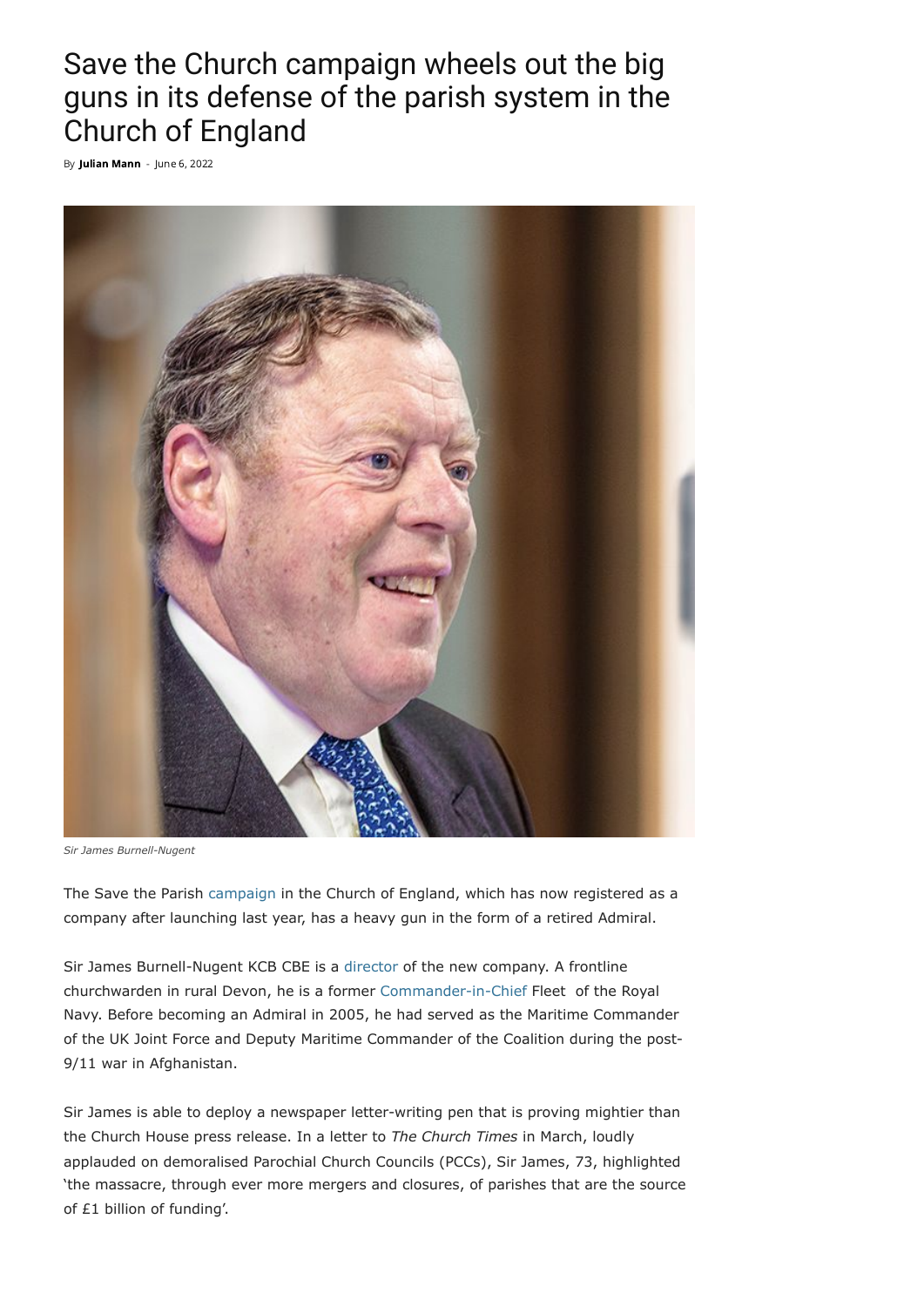He called on 'the Church Commissioners (via the Archbishops' Council) to allocate a tiny fraction of their capital gain of £550 million in 2020 to clear the £12-million deficit accumulated by parishes in 2020 owing to Covid. This would bring immediate relief to those parishes hardest hit and reset a grave lack of fairness'.

Then, he wrote, 'they should review the outrage that for the cremation of a parishioner by their parish priest, the funeral fee goes to the diocese. All fees 'earned' by a parish priest working for their parishioners should go to the parish. Again, simply a matter of fairness'.

This was not the first time Sir James has intervened in the debate over the future direction of the national Church. In a letter to *The Times* in October last year, he called Leicester diocese's decision 'to fold 234 parishes into the embrace of 20 to 25 huge groups' a 'sad day for the Church of England'.

He accused the CofE of behaving 'like a socialist republic: demanding increasing "tax" (parish share) from dwindling numbers of churchgoers, then spending too much of it on its own bureaucracy. Moreover, as *The Times* reported last month, in 2017-2020 it spent £248 million on "renewal and reform" projects that failed to increase church attendance'.

In what Archbishop of Canterbury Justin Welby hailed an 'historic moment', the Church announced on 11 May an investment of  $£3.6$  billion by 2031 in a bid to reverse its numerical decline. At the press conference, Archbishop Welby said money would go on enabling the CofE to reach its 2030 net-zero carbon target and on initiatives aimed at young people.

It is true that parish churches that do not try to reach children and young people with the Gospel have only themselves to blame when they get older and smaller. But as an indicator of the growing influence of the Save the Parish movement it is significant that *The Church Times* has echoed the concerns Sir James and his crew are expressing.

In its leading [article](https://www.churchtimes.co.uk/articles/2022/13-may/comment/leader-comment/leader-comment-not-managing-what-help-can-clergy-expect) on the new funding, the CofE's 'trade' paper declared:

'What dioceses and parishes are asking for increasingly, however, is reliable, sustained support for basic, everyday ministry which is slipping inexorably beyond the reach of existing congregations. In many instances, the shortfall is not much; but any deficit these days opens up a PCC to threats that another priest might not come their way, thus sealing the parish's decline.

'Parishioners do not regard the Commissioners as a magic money tree. They do, however, expect to see signs that the Church's national leadership shares their concern about the loss of valuable parochial ministry.'

It would seem that the Admiral's broadsides have been effective in influencing opinion. But in the long run the CofE's future as a national Church remains in doubt as its congregations continue to grow smaller and older.

Moreover, spending money without repentance from the Christ-dishonouring false teaching that has been allowed to flourish in the CofE will not change its spiritual trajectory.